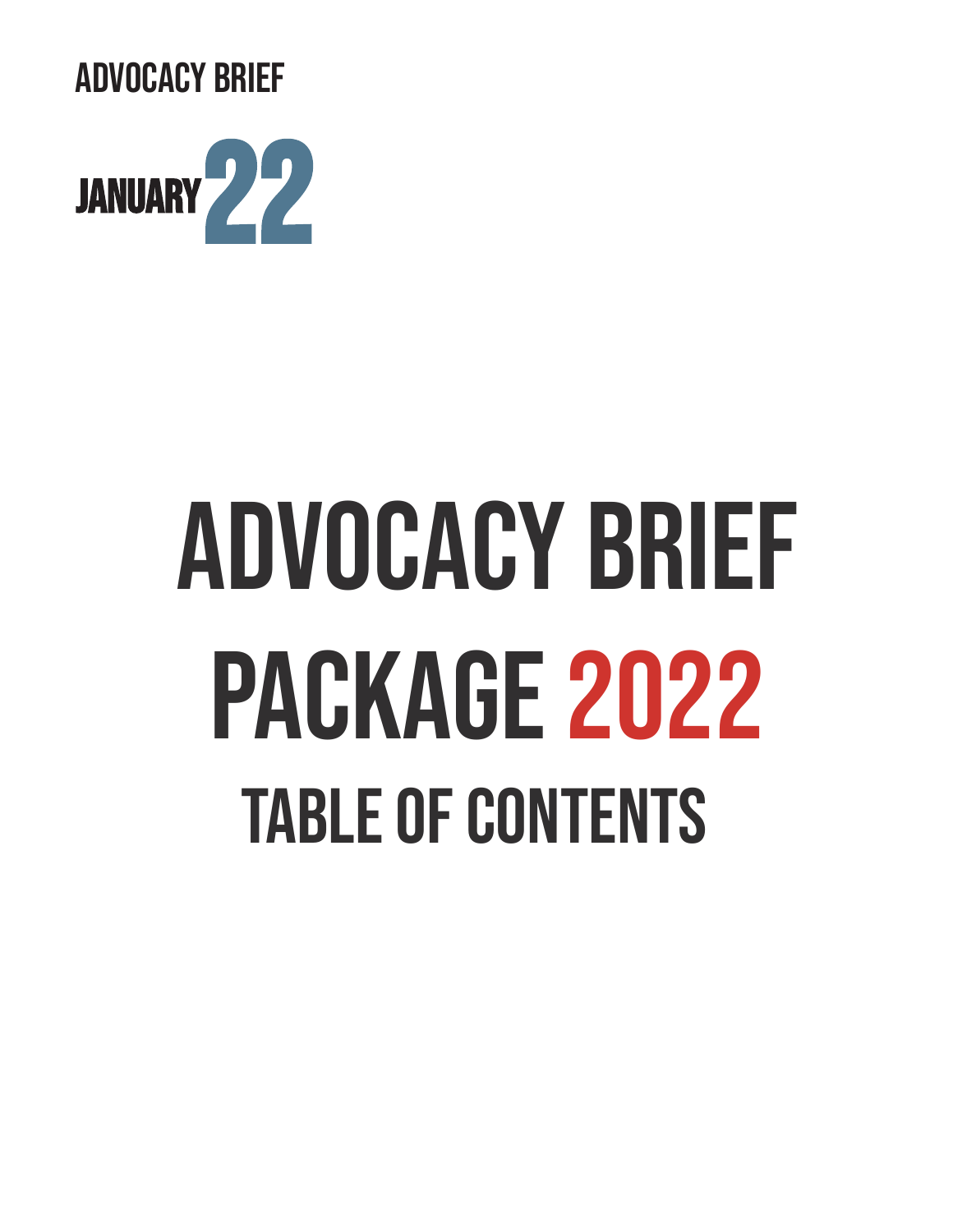|                                   | 5 |
|-----------------------------------|---|
| <b>SUMMARY OF RECOMMENDATIONS</b> | 4 |
| <b>STUDENT FINANCIAL AID</b>      | 5 |
| <b>STUDENT EMPLOYMENT</b>         |   |

#### **IMPROVING MENTAL HEALTH SUPPORT 10 SUPPORTING STUDENTS WITH**

**DISABILITIES 12**

**INTRODUCTION**

### UNDERGRADUATES OF CANADIAN RESEARCH-INTENSIVE UNIVERSITIES

Beginning in 2015, the Undergraduates of Canadian Research-Intensive Universities is a coalition of student associations whose mandate is to advocate for an affordable, inclusive, accessible, and high-caliber undergraduate university education with opportunities for increased access to undergraduate research. Learn more about UCRU by visiting www.ucru.info.

UCRU acknowledges that our members live, work, and study across Canada on the traditional and unceded territory of many Indigenous peoples including the Cree, Dené, Métis, Sioux, Huron Wendat, Attawandaran, Anishinaabeg, Haudenosaunee, Leni-Lunaape, Musqeaum and the many distinct Coast Salish peoples. UCRU is committed to advocating for the needs of Indigenous students and furthering Indigenization, decolonization, and reconciliation in our communities and beyond.

### SUMMARY OF RECOMMENDATIONS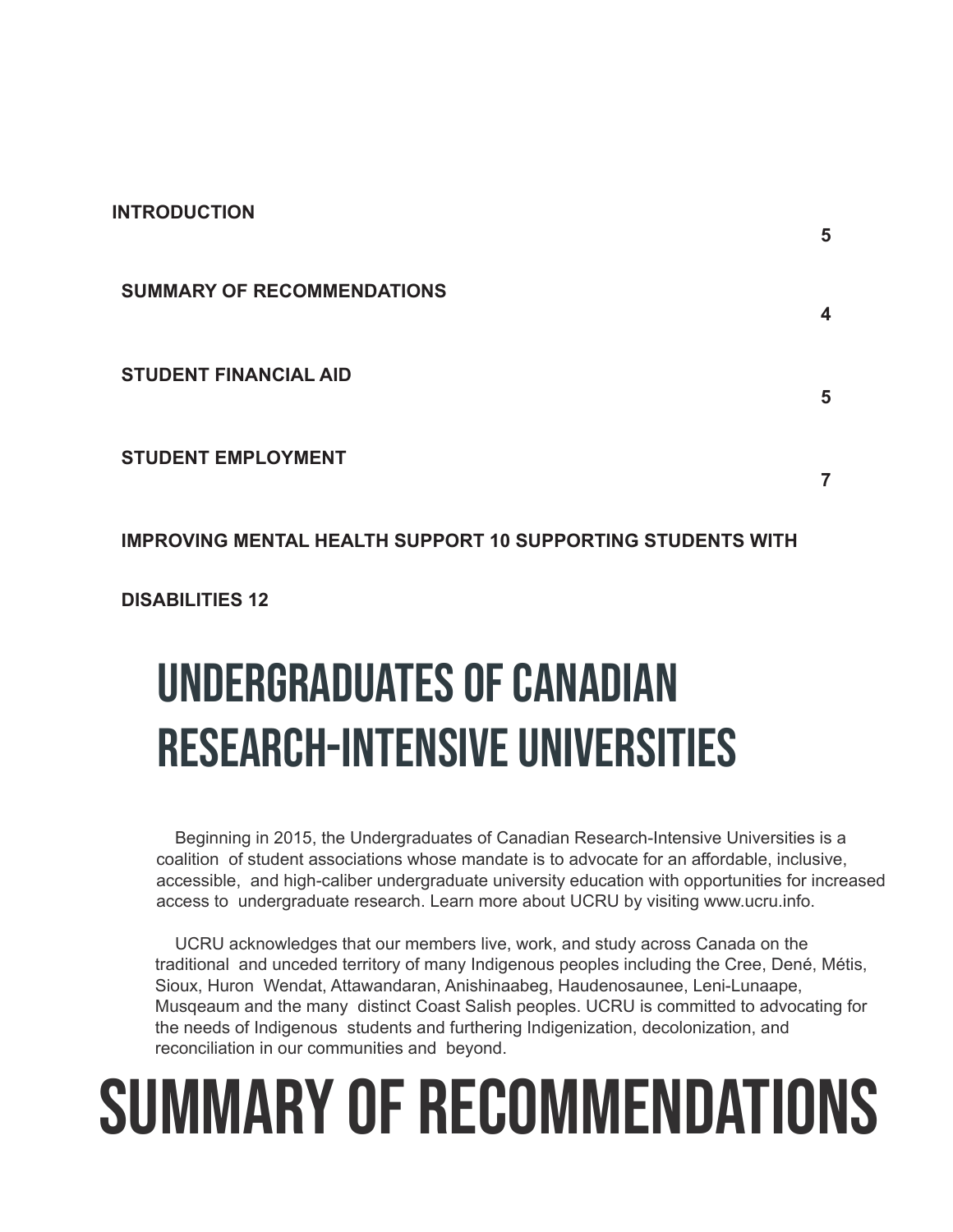### **Student Financial Aid**

- Permanently eliminate interest rates on federal student loans by investing \$551.3 million year-over year.
- Invest in the Canada Student Grants such that the maximum receivable is permanently increased from \$3,000 to \$6,000.
- Increase Repayment Assistance Plan threshold from \$30,000 to \$50,000.

### **Supporting Student Employment**

- Develop specialized categories for international students within the framework of the Youth Employment and Skills Strategy and the Canada Summer Jobs program.
- Increase work-integrated learning opportunities for international and domestic students alike by reinvesting \$239.8 million into the Student Work Placement Program.
- Amend the Canadian Experience Class (Express Entry) program such that international students are able to count part-time employment experience while they are full-time students towards their permanent residency.

#### **Improving Mental Health Support**

• Make targeted investments into student and youth-centric digital mental health initiatives by providing the provinces with matched investments.

#### **Supporting Students with Disabilities**

- Expand eligibility of grants aimed at supporting students with disabilities to include those with long term disabilities.
- Develop a special post-secondary institution category under the Enabling Accessibility Fund (EAF).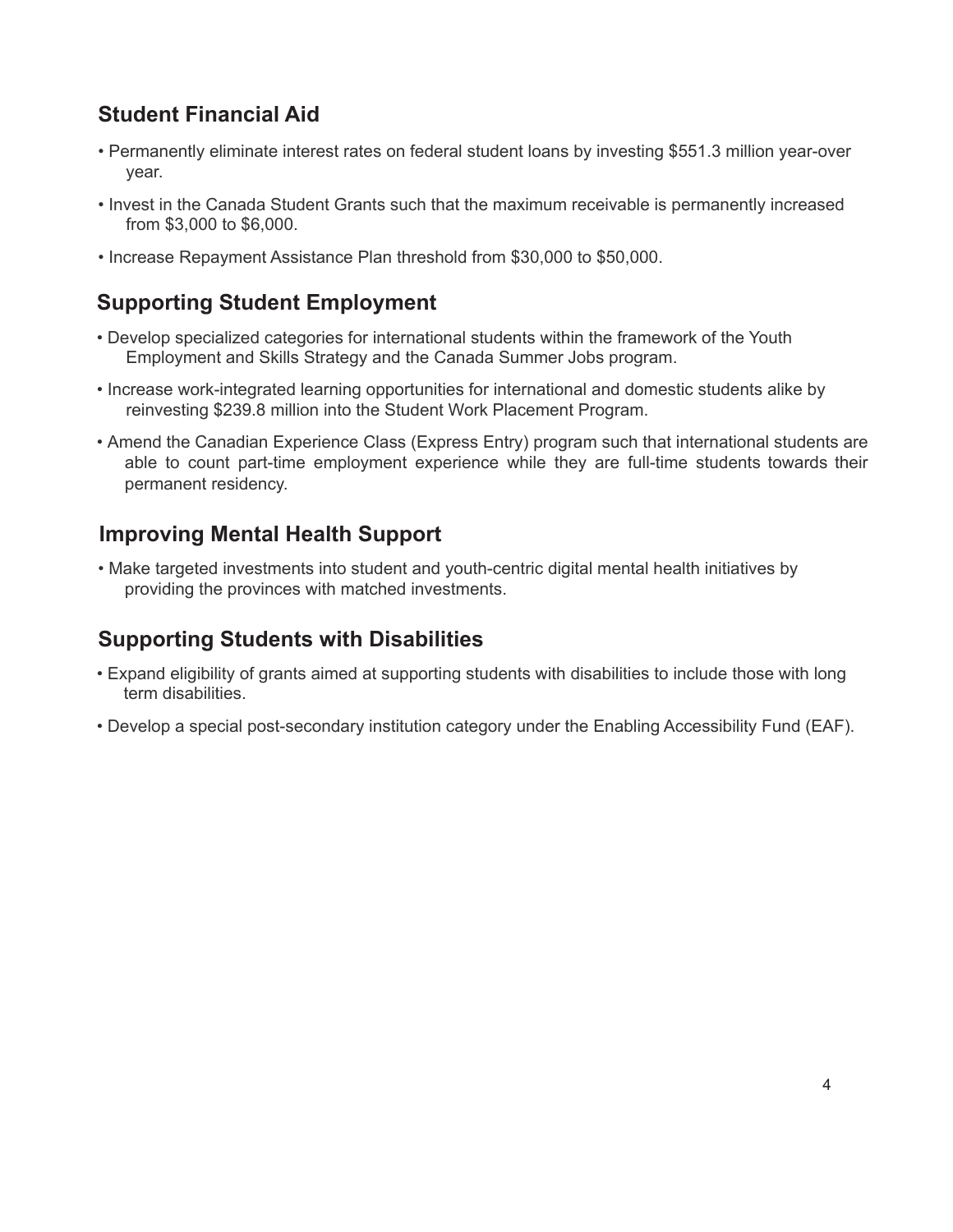### STUDENT FINANCIAL AID

### Investing in Students Today For a Better Workforce Tomorrow

UCRU was excited to hear about the waiver of interest accruals on Federal loans until March 2023 as this will provide students with essential relief. <sup>1</sup> Additionally, UCRU was also excited to see the commitments made by political parties around the permanent removal of interest rates on federal student loans during the 2021 federal snap election.<sup>23</sup> Moreover, we were happy to see commitments around permanently doubling the Canada Student Grants (CSG) in acknowledging that moving towards a grant-system provides students with major financial relief such that they would be able to contribute more effectively to the Canadian workforce and economy. 4

The average post-secondary qualification in Canada costs approximately \$26,000 over 4 years.<sup>5</sup> Depending on whether a student has chosen a fixed-rate or variable (floating) rate loan, borrowers will end up paying an additional \$2,600 to \$5,200 on top of \$26,000 just to finance their education. <sup>6</sup> For many low-to-middle income student borrowers, the interest that they pay on top of the principal would create even further financial instability. An average student who started their education 3 years ago will graduate in April with approximately \$17,500 in debt, which includes the grant maximum from the Canada Student Grant program. <sup>7</sup> This added interest debt in combination with a minimal focus on grant expansions has adverse impacts on the Canadian economy as it will deter many recent graduates from becoming homeowners, starting a family, or not being able to pay down other debts fast enough.<sup>8</sup>

### RECOMMENDATION: PERMANENTLY ELIMINATE INTEREST ACCRUALS ON FEDERAL STUDENT loans byinvesting \$551.3 million year-over-year.

On top of the pre-existing issues of student loan interest rates, COVID-19 has exacerbated the need for the federal government to provide increased grants to students through the Canada Student Grants program. Although Budget 2021 provided recent graduates with relief specifically through the Repayment

<sup>2</sup> Liberal Party of Canada. Forward For Everyone. Pg. 17. September 2021. Retrieved from:

- <sup>3</sup> New Democratic Party of Canada. Ready for Better. Pg. 17. Retrieved from: https://xfer.ndp.ca/2021/Commitments/
- 4 Ibid.

https://www150.statcan.gc.ca/n1/daily quotidien/190904/dq190904b-eng.htm

<sup>8</sup> Royal Bank of Canada. "The Cost of Credentials: The Shifting Burden of Post-Secondary Education in Canada". June 18, 2018. Retrieved from: https:// thoughtleadership.rbc.com/the-cost-of-credentials-the-shifting-burden-of-post-secondary-education-in-canada/

<sup>1</sup> Government of Canada: Ministry of Finance. Budget 2021: Providing Relief from Student Debt. Pg. 107. April 19, 2021. Retrieved from: https://www. budget.gc.ca/2021/pdf/budget-2021-en.pdf

https://liberal.ca/wp-content/uploads/sites/292/2021/09/Platform Forward-For-Everyone.pdf

<sup>&</sup>lt;sup>5</sup> Statistics Canada (2019). "Tuition fees for degree programs, 2019/2020. The Daily. Retrieved from:

<sup>&</sup>lt;sup>6</sup> Government of Canada (2019). Loan Repayment Estimator. Retrieved from: https://tools.canlearn.ca/cslgs-scpse/cln-cln/crp-lrc/calculer-calculate-eng.do<sup>7</sup> Galarneau, Diane & Gibson, Laura. "Trends in student debt of postsecondary graduates in Canada: Results from the National Graduates Survey, 2018". August 25, 2020. Retrieved from: https://www150.statcan.gc.ca/n1/pub/75-006-x/2020001/article/00005-eng.htm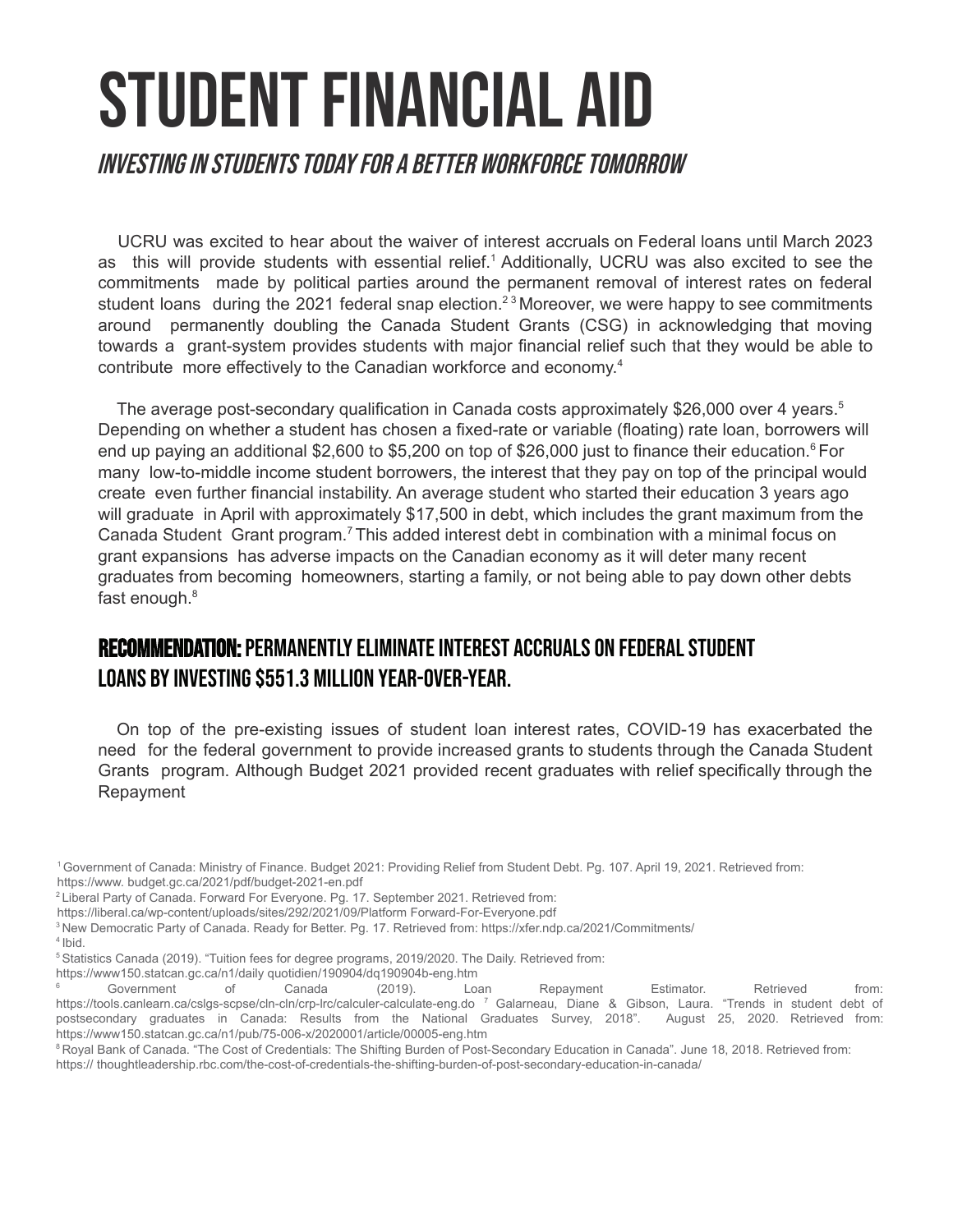Assistance Plan, it does not take into account student savings. A particularly concerning report states that 68% of students cited that they were concerned about using savings as a result of the pandemic which would have long-term financial impacts like delaying home or car purchases.<sup>9</sup>

### R**ecommendation:** Invest in the Canada Student Grants such that the maximum receivableis permanentlyincreased from \$3,000 to \$6,000.

While the removal of interest rates and increases to CSG maximums comes at a high cost, the financial stability of students is a public good and must continue to be seen as one. For example, a 2017 Statistics Canada report shows us that women with a bachelor's degree earned around 60% more than women with a high school diploma.<sup>10</sup> With the median salary for a female bachelor's degree holder being \$68,342, they would pay an average of \$14,777 in taxes as opposed to female high school diploma holders who would pay on average \$7,000 in taxes.<sup>11</sup> As we can see, encouraging students to attain a post-secondary education is essential to the macroeconomic success of Canada. On the contrary, interest on student loans acts as a discouraging factor for many young people hoping to pursue a post-secondary education. Moreover, it is essential that students are given time to find stable and supportive jobs before repayment begins. This measure would provide students with additional time to stabilize their careers in the Canadian workforce before having to repay large amounts of debt.

#### **RECOMMENDATION:** INCREASE THE REPAYMENT ASSISTANCE THRESHOLD FOR SINGLE CANADA STUDENT LOAN BORROWERS TO \$50,000.

Student groups have been fighting for the permanent removal of interest rates on student loans and turning towards grant-based financial support. It has been top of mind for generations of student advocates in understanding the importance of making post-secondary education affordable and accessible by all. Canada must continue to serve as the *gold standard* when it comes to post-secondary education and lead the world in sectors which require graduates with advanced education. As permanently removing interest on federal student loans and increases to the RAP threshold are priorities for the federal government as established in the Minister of Workforce's mandate letter, we hope to see the inclusion of these priorities in Budget 2022. This year, the Canadian government can make history bypermanently removing interest rates and providing students with non-repayable financial supports such as the Canada Student Grants or the Repayment Assistant Plan.

<sup>9</sup>Statistics Canada (2020). "How are postsecondary students in Canada impacted by the COVID-19 pandemic?". Retrieved from: https://www150.statcan.

gc.ca/n1/pub/11-627-m/11-627-m2020032-eng.htm?fbclid=IwAR2Fust6ZXtCuHmFNp29G2T8H\_WPxmJ7UAmJKZx7FIGzzUveYsqpwNaHvro 10 Statistics Canada (2017). "Does education pay? A comparison of earnings by level of education in Canada and its provinces and territories". Census in Brief. Retrieved from: https://www12.statcan.gc.ca/census-recensement/2016/as-sa/98-200-x/2016024/98-200-x2016024-eng.cfm <sup>11</sup> Ernest Young. 2021 Personal tax calculator. Retrieved from: https://www.eytaxcalculators.com/en/2021-personal-tax-calculator.html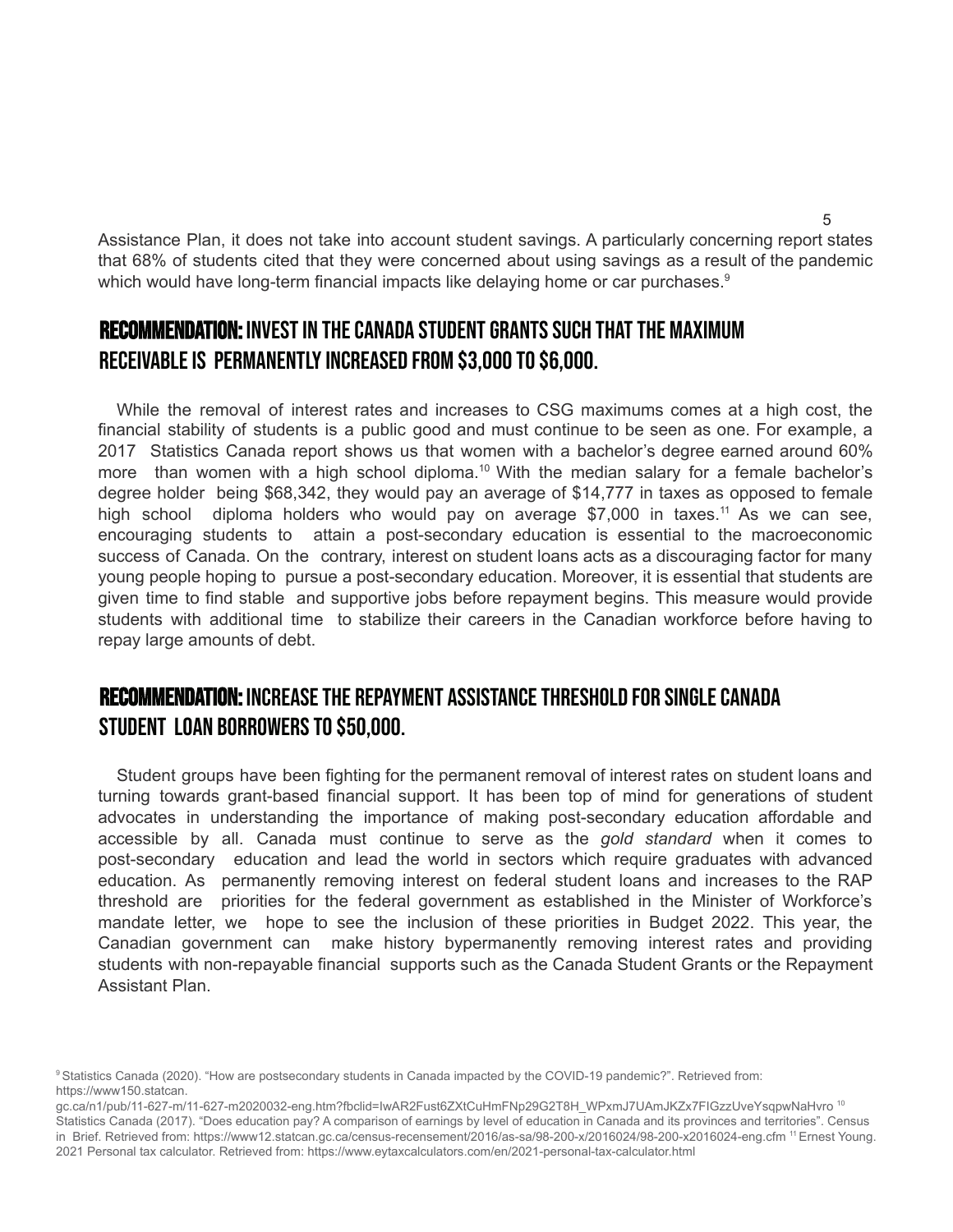### STUDENT EMPLOYMENT

### PREPARING STUDENTS TO JOIN TOMORROW'S WORKFORCE

Work experience gained while in school can greatly contribute to a student's undergraduate career and future career path. Not only does it allow for valuable work experience and applicable skills, but it also allows students to witness different fields of work and navigate their goals. However, for international students this is especially difficult. International students face unique hardships when it comes to post secondary education and work, and this has been exacerbated by the COVID-19 pandemic. According to a 2020 survey, 26 per cent of international students reported losing their income while 34 per cent struggled to afford rent and/ or utilities. <sup>1</sup> As international students do not qualify for pandemic wage subsidies, such as CESB or CERB, more challenges arise when they are not given adequate work opportunities. This should not be the case.

### RECOMMENDATION: Develop a specialized categoryfor internationalstudents within THE FRAMEWORK OF THE YOUTH EMPLOYMENT & SKILLS STRATEGY AND CANADA SUMMER JOBS.

The Youth Employment and Skills Strategy and Canada Summer Jobs federal work programs play a vital role in providing students with jobs and experiential learning opportunities. As of August 1, 2021, Canada Summer Jobs alone has created over 160 000 jobs for young people in Canada.<sup>2</sup> In budget 2021, the federal government reaffirmed its commitment to providing more jobs for students through increased investments into these federal work programs, with the hopes of creating 215 000 additional high quality work opportunities.<sup>3</sup> Although this has been immensely beneficial for domestic students, international students are currently excluded from this benefit. As it stands, In order to qualify for either program, individuals must be Canadian citizens, permanent residents, or a person with refugee status.<sup>4</sup> This eliminates most, if not all, international students from being able to participate. International students are valuable members of our communities who contribute to Canada's economy and should be afforded opportunities to gain work experience through student-focused programs.

International students face many financial hardships throughout their time in Canada, which makes it even more difficult for them to stay after graduation. International student tuition is typically three to five times higher than domestic tuition. This means that finding employment is even more critical for our international students. By developing specialized skill categories for international students within existing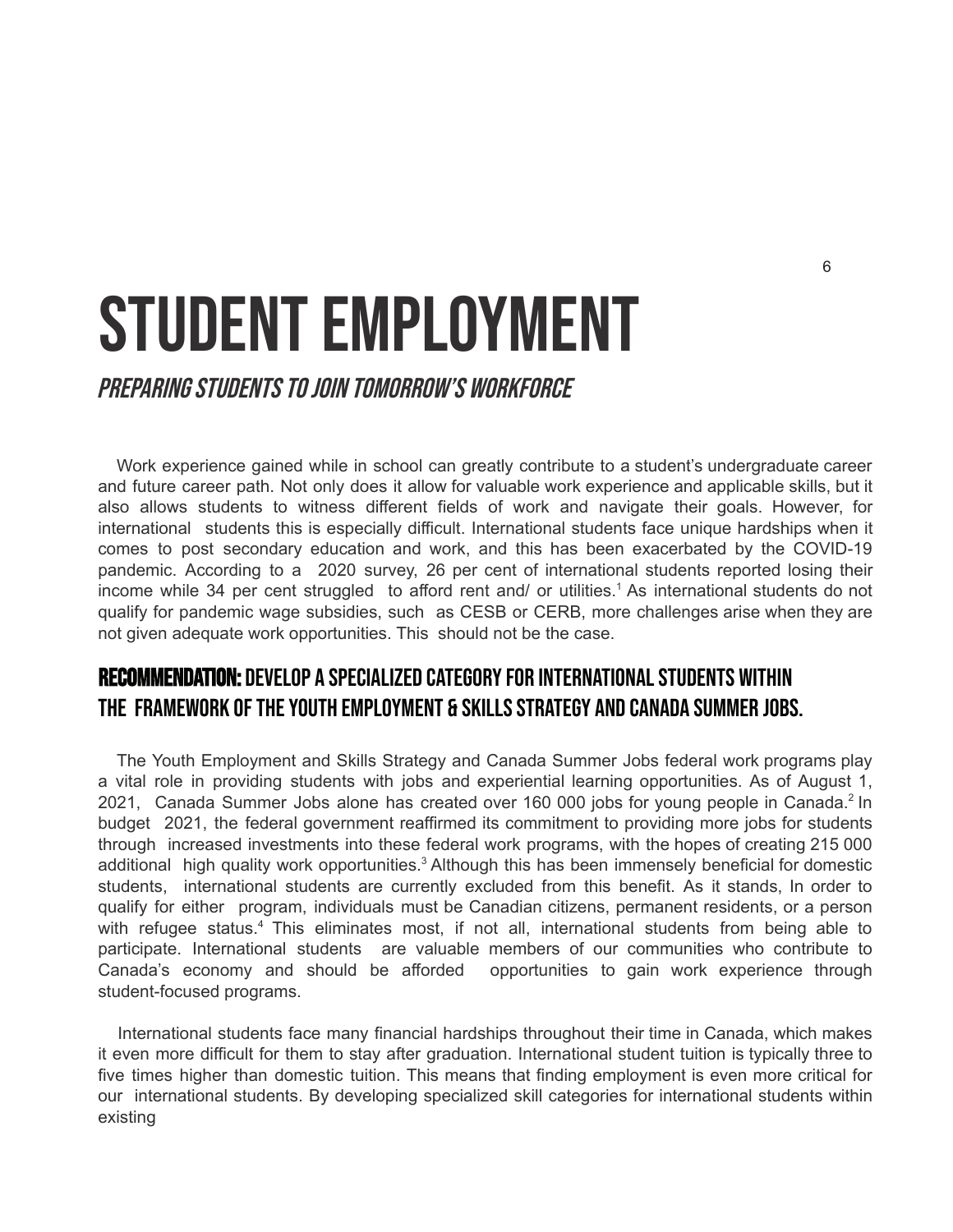<sup>1</sup>Sara Asalya, Akla Kumar, "Why Canada's COVID recovery needs to include international students", Toronto Star, July 8, 2021,

https://www.thestar.com/ opinion/2021/07/08/why-canadas-covid-recovery-needs-to-include-international-students.htm

<sup>2</sup> Government creates record number of job opportunities for youth and students across Canada", Cision Employment and Social Development Canada, August 4, 2021,

https://www.newswire.ca/news-releases/government-creates-record-number-of-job-opportunities-for-youth-and-students-across canada-897072108.html.

3 "Federal Budget 2021", Department of Finance Canada, last modified April 19, 2021,

https://www.budget.gc.ca/2021/report-rapport/toc-tdm-en.html. <sup>4</sup> "Funding: Canada Summer Jobs - Eligibility", Employment and Social Development Government of Canada, last modified December 27, 2017, https://

www.canada.ca/en/employment-social-development/services/funding/canada-summer-jobs/eligibility.html.

frameworks of the Youth Employment Skills Strategy and Canada Summer Jobs Program, international students can gain valuable work experience in Canada, all while earning a living wage.

### RECOMMENDATION: Increase work-integrated learning opportunitiesfor international and domestic students alike by reinvesting \$239.8 million into the Student Work Placement Program.

The government's support for co-ops and internships through the Student Work Placement Program is invaluable to facilitating career opportunities for students. However, employers cannot currently access these programs when hiring international students. This can cause an unfair hiring bias towards domestic students which denies international students the same valuable experiences.

On top of providing training to enter the workforce in the future, Canadian work experience helps international students to prepare to apply for a post-graduation work permit. In order to address Canada's skilled labour shortage, which has been intensified as a result of the pandemic, we must work to retain our students after they graduate.<sup>5</sup> To incentivise employers to hire international students, UCRU recommends that the government continue its \$239.9 million investment into the Student Work Placement Program and create a specialized stream of jobs that are available for hiring international students, in addition to domestic students. This program is essential to increasing accessibility to work-integrated opportunities and should be available to all students.

### RECOMMENDATION: Amend the Canadian Experience Class (Express Entry) program such that internationalstudents are ableto countparttimeemploymentexperience while THEY ARE FULL TIME STUDENTS TOWARDS FAST-TRACKED PERMANENT RESIDENCY.

UCRU believes that immigration is a key contributor to Canada's culture and economic prosperity. After studying in Canada, international students have become acquainted with the community, gained valuable work experience, and often wish to stay and enter the Canadian workforce. However, these students face many barriers to permanent residency. Currently, work experience obtained while studying full time cannot be counted towards a students' permanent residency. <sup>6</sup> Additionally, COVID-19 has posed specific challenges for international students that will impact their ability to achieve permanent residency after graduation. Rising costs of international tuition, concerns about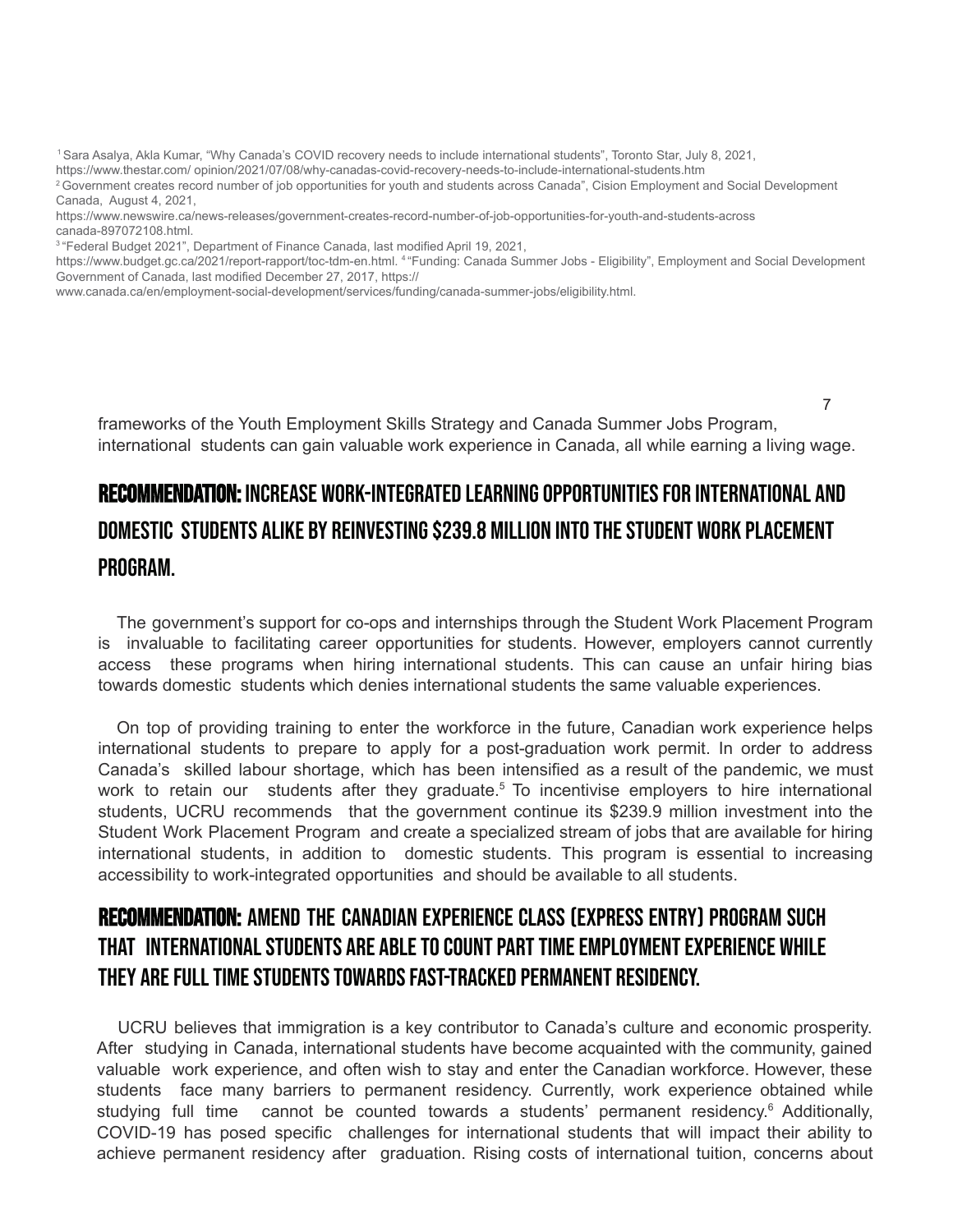travelling to pursue their education, and a shrinking job market all make it more difficult for international students to settle in Canada after they have finished their degrees.

Almost 50% of all international students surveyed in 2015 worked full or part time in order to finance their studies.<sup>7</sup> Being unable to count this work experience towards permanent residency would result in lengthening their path to residency. By removing this restriction, international students would be able to obtain permanent residency either before or soon after they graduate,, depending on their application time. This would only further incentivize them to stay and work in Canada once they complete their studies.

8

## IMPROVING MENTAL HEALTH SUPPORT

### Creating Sustainable Digital Support Systems to Eliminate Barriers to Student **SUCCESS**

The COVID-19 pandemic has presented long-term adverse impacts on students and young people. The overwhelming majority of post-secondary students (70%) expressed that they were experiencing stress, anxiety, and/or felt isolated in a survey conducted by Canadian Alliance of Student Associations (CASA) in May 2020<sup>1</sup>. In the same survey 60% of students reported feeling worried about the pandemic and 82% felt worried about their futures. <sup>2</sup> A pre-pandemic study reported that almost 64% of university-aged students felt that things were hopeless, with over 88% feeling overwhelmed, 69.6% feeling lonely, and 51.6% feeling so depressed that it was difficult to function.<sup>3</sup> Early in the pandemic, school administrators also noted in a survey that there were increases in student anxiety as well. As a result, the pandemic has further exacerbated the mental health crisis amongst young Canadians and specifically post-secondary students. A key solution to many of the COVID-19-related and standalone mental health issues that students and young people face is the promotion of easily accessible digital mental health services.

Although Budget 2021 provided \$100 million over three years to mental health initiatives geared towards supporting marginalized populations, young people, and front-line workers, there are still clear barriers in place especially for students when attempting to access traditional mental health supports. These barriers include long wait-times, a shortage of mental health professionals, culture and language barriers, and stigma-related concerns. Living in rural areas is also a large barrier for

<sup>5</sup> Maan Alhmidi, "Ontario government seeking to double skilled immigrants to address labour shortage", Global News, November 4, 2021, https://globalnews. ca/news/8349542/ontario-double-skilled-immigrants-labour-shortage/

<sup>&</sup>lt;sup>6</sup> "Eligibility to apply for the Canadian Experience Class (Express Entry)", Immigration and Citizenship, Government of Canada, last modified January 7, 2021,

https://www.canada.ca/en/immigration-refugees-citizenship/services/immigrate-canada/express-entry/eligibility/canadian-experience-class.html<sup>7</sup> Marc Frenette, Yuqian Lu, Winnie Chan, "The Postsecondary Experience and Early Labour Market Outcomes of International Study Permit Holders", Statistics Canada, September 20, 2019, https://www150.statcan.gc.ca/n1/pub/11f0019m/11f0019m2019019-eng.htm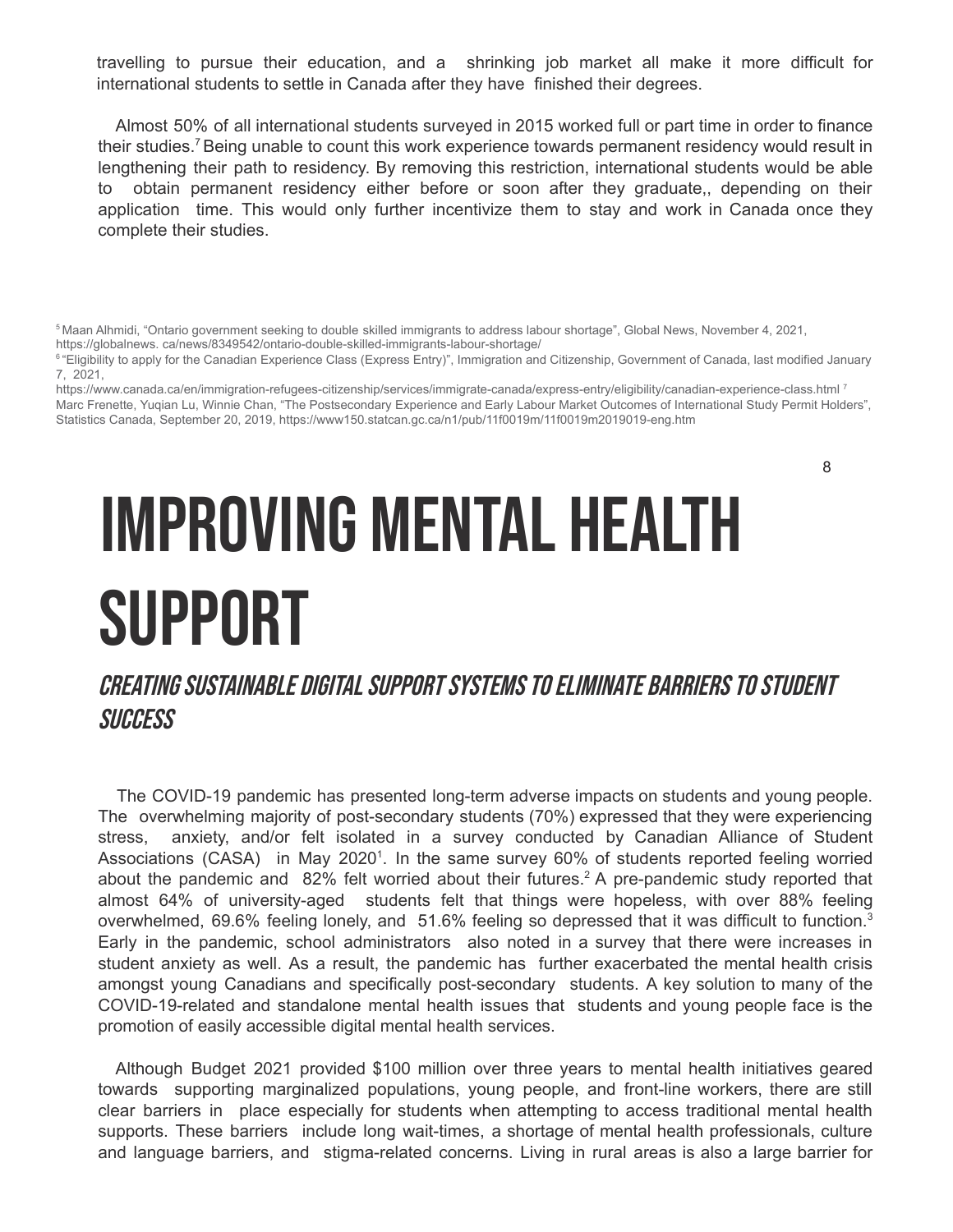many Canadians in accessing mental health support services.

### RECOMMENDATION: MAKE TARGETED INVESTMENTS INTO STUDENT AND YOUTH-CENTRIC DIGITAL mental health initiatives byprovidingtheprovinces with matched investments.

Digital mental health support serves as a key solution to these barriers as they provide youth with a more accessible alternative while individuals with pre-existing concerns are currently prioritized. These support services also extend access for Canadians living in rural areas. It is critical that digital mental health support be included in universal health coverage as young people, especially students, may not have the ability to pay out of pocket. Making targeted investments into students and youth-centric digital mental health initiatives by providing provinces with matched investments is essential in creating long-term sustainable digital support systems for students. Engaging students as a stakeholder in this conversation, providing funding through working with provinces, and equipping students with the necessary resources to combat any mental health issues from early on all constitutes as necessary investments needed to improve the mental health of students.

<sup>1</sup> Canadian Alliance of Student Associations. (n.d.). Campus Mental Health the impact of covid-19 on post ... https://campusmentalhealth.ca/. Retrieved December 22, 2021, from https://www.campusmentalhealth.ca/wp-content/uploads/2021/06/CICMH\_COVID-19\_Impact\_Infosheet\_EN.pdf <sup>2</sup> Research and Development Toronto District School Board. (n.d.). Back to school: Supporting transitions and RE ... - tdsb.on.ca. https://www.tdsb.on.ca . Retrieved December 25, 2021, from https://www.tdsb.on.ca/Portals/0/docs/Presentation%20from%20Lets%20Connect%20Session%202.pdf 3 Executive summary Spring 2019 - cacuss. https://www.acha.org/NCHA/NCHA\_Home. (n.d.). Retrieved January 1, 2022, from https://www.cacuss.ca/files/

Research/NCHA-II%20SPRING%202019%20CANADIAN%20REFERENCE%20GROUP%20EXECUTIVE%20SUMMARY.pdf.

### SUPPORTING STUDENTS WITH DISABILITIES

### ENSURING STUDENTS GET THE SUPPORTS THEY NEED TO ACCESS EDUCATION

The federal government currently has two financial aid programs aimed at improving post-secondary access for students with disabilities; namely, the Canada Student Grant for Services and Equipment for Persons with Disabilities (CSG-PDSE) and Canada Student Grant for Students with Permanent Disabilities (CSG-PDA). Both are currently only accessible to students documented as having a permanent disability.<sup>1,2</sup>

This excludes a substantial portion of disabled students not classified under 'permanent disability', many of whom experience conditions that are chronic, incurable, and will impact their functioning on the scale of at least five years, but the specific associated functional limitations may fluctuate over time with different treatments that aim to improve quality of life. Such students face many of the same financial, social, and academic barriers as their peers with permanent disabilities.

Ample evidence indicates students with disabilities continue to face inequitable barriers, and a lack of support (financial or otherwise) contributes to their lower rates of completion of their post-secondary